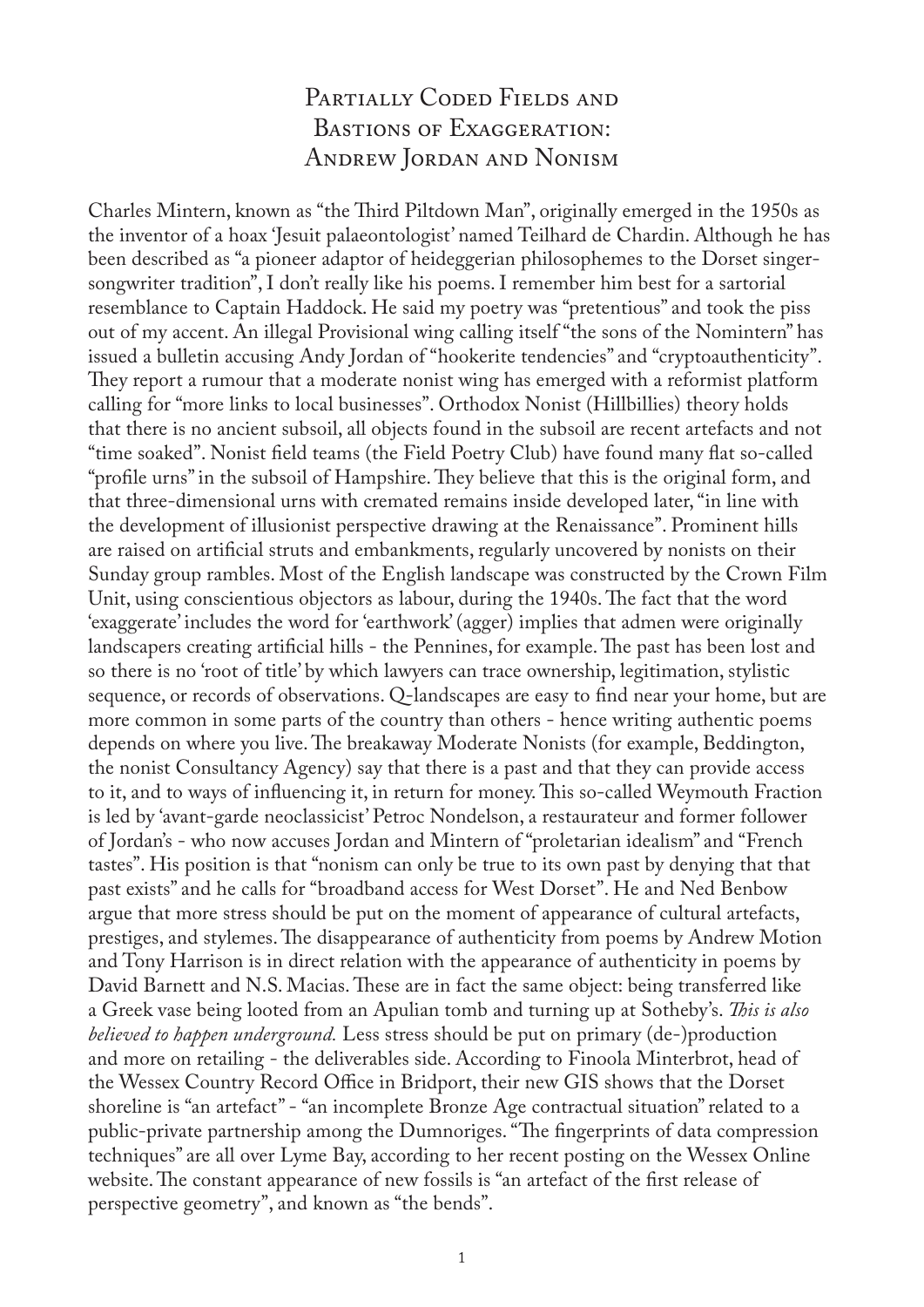While writing that in 2001, I found Andy Jordan's letter where he explains that "My landscapes are not directly related to religious or ritual man-made fields. I am interested in any false landscape and in any theories related to that notion. I have read *The New View Over Atlantis* (the 1980s re-edit of the original) and I did subscribe to *The Ley Hunter* magazine for a while but that stuff was not the source of my idea nor of attraction to it. My use of falseness is much more philosophical and pathological than that. It is allegorical/ metaphorical/ linguistic/ psychological (in particular, it relates to the workings of 'simile'). It relates to difficulties of belief (ideology) and trust inversions (affective dissonance, ouch). Working out how to respond to the falseness of 'things' is both an occult and an artistic endeavour, as well as a necessity within the realm of interpersonal relationships. The issues are to do with myths of authenticity, authorship, boundaries, identity, and responsibility. The absence of effective agency in relation to these things - which is a sort of given in my world - is a conundrum which I have to sort (whilst being happy, oh yes). If I do not sort these issues I remain disconnected from the world and from meaningful intimacy. I am then an economic cipher, a consumer, a foiled poet and little more. As the EPA slogan, *Realisation Now!*, suggests, I'm just looking for something that's real." More of this in his magazine, *10th Muse* (33, Harrington Road, Southampton, SO14 0EW). The EPA is the 'EquiPhallic Alliance', perhaps a reference to chalk figures of horses on hills in Wiltshire. "The EPA the 'military wing' of the Poetry Field Club - occasionally destroys picturesque landscape features as these are used to construct a consuming ideal (nationalism)." For nonism see the site nonism.org.

*Hegemonick* is a volume of poetry which Jordan published in 2012 and which may date back to 2005 as a composition. The cover photo, a startling lyrical and rural image from 1932, resembles the cover photo on Macless's book and indeed the group on the cover of *Electric Eden*, which, excitingly, we will encounter in a later chapter. Landscape photography has been written about as a mass art where ordinary people got their vision into visible form. This was a genre where many amateurs captured the kind of sublime vision of the land which Jordan is trying to disrupt. These photos have the peculiar quality of capturing an ideal, something which should not show up in a mechanical image at all. I should point out that Charles Mintern is a fantasy figure written by Andrew Jordan. This chapter begins with a gossip column on nonism ghosted by me. Nonism believes that landscape is an illusion composed of projective fantasies and designed to produce social coherence in which the few have the greatest share of power. Mintern began inside *10th Muse*, Jordan's poetry magazine, a total environment of sarcastic commentary which is strangely more in the voice of Mintern, of whom Jordan is consciously an opponent, than of nonism, a system of disbelief in which Jordan believes.

> This bulletin is produced as a response to the projection of place upon placelessness, to the fabrication of a 'Southern regional poetic', to cultural fascism in general and the imposition of destructive and picturesque aesthetics, a false cultural particularism, onto landscape, poetic and imagined (postnational) community in particular. [ ... ]

Dr Mintern's excavations within the virtual Wessex proved, to him at least, that not only were all of the archaeological remains synthetically made, and placed, but that the chalk underneath the archaeology was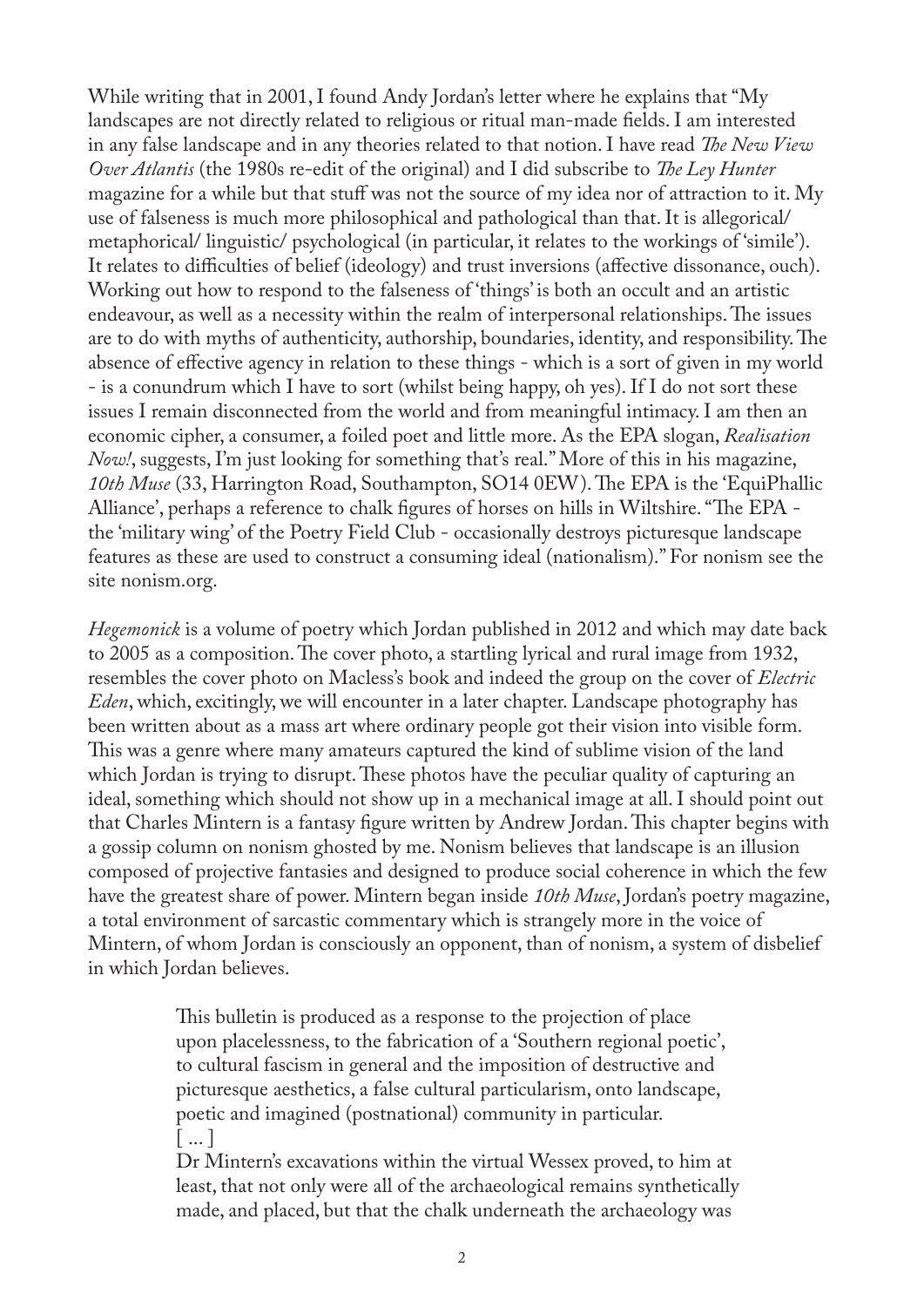also made, that it too is synthetic. If that is the case then all Wessex history is myth, right down to its version of the class struggle (that aspect in particular being cheesy in the extreme). He discovered the theory of the underchalk (and was the first person to postulate that caves are suspended in a wider void). Together with Barny, he proved that places are on stilts, that machineries exist which can raise and lower the elevation of place, as required, according to social conditions, in order to pacify the dispossessed, to quieten those who still suffer enclosure. Now we must finish his work.

 $\vert \ldots \vert$ 

The poetry of the south and south west sometimes seems to be synonymous with 'the poetry of place' (although this too is an illusion). The 'Blandford elite' (Ha Ha) have attempted to possess and enclose this 'poetic ground' in order to exploit it, but - as such - they have become entrapped within their (mystified) experience of place. (from the *EPA Bulletin*, issue 1, [ 1997?])

*Hegemonick* is a kind of documentary about the symbolism of a landscape on Portsdown, a hill overlooking Portsea, an island in Hampshire (on which much of Portsmouth is built). It gives us a tour of a set of solid structures and symbolic networks which are completely invented. Here Jordan sounds like a cultural historian narrating a TV documentary in front of shots of prehistoric monuments:

> Modernity assessing itself. Modernity, the victim in all this like a child - abused and demonised, or made into an ideal; always the same. In the Pleistocene, at Leucomagus, Carnac, even Rome. Modernity, telling it as it is. The true word they hate you for. Stonehenge, an amended form of the Brutalism first practised at Avebury - the ugliest stone circle in England, too modern loathed in Neolithic times and eventually pulled down. Now a rough facsimile, faked for the tourists, is improperly presented as Romance and the blueprint for St Paul's and the Reichstag. The lyric of a work. ('News of the World')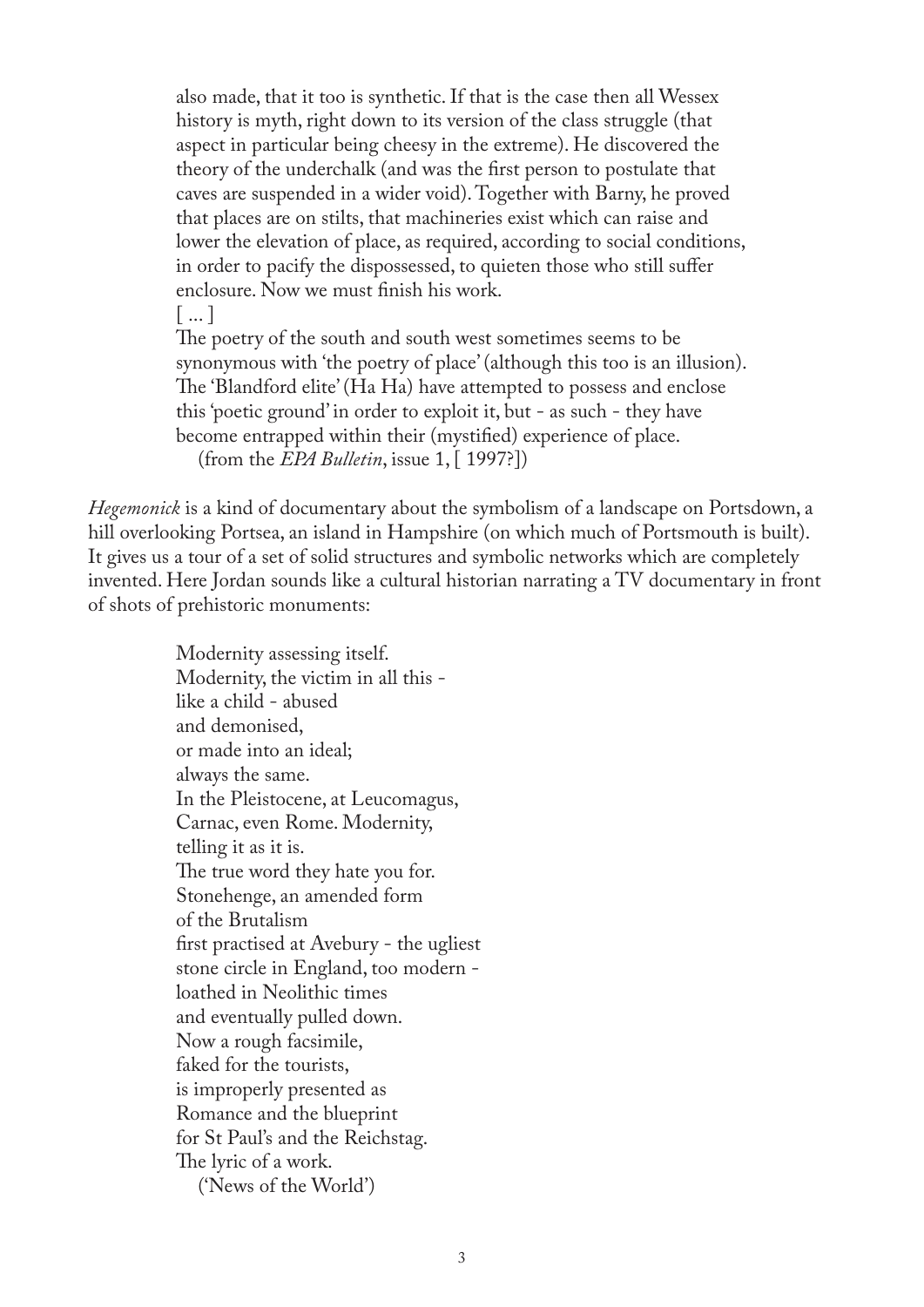The cover says the book is "a 'free history' of the war against children, something unearthed". I don't find a 'war against children' in it - the reference to 'Modernity, the victim in all this like a child' seems to be something different. 'Free history' seems to mean roughly 'data-free history'.

The impetus for nonism was a satire of writers who talked about a Wessex regional identity, who were some of the poets who wrote about 'archaeology and landscape'. First came Thatcherism, then a panic among the cultural managers at realising that neo-conservatism was a losing cause and that they could go down with it. The fix was to find some Northern poets who could be wrapped up as innocent authenticity due to their victim status. This required exceptionally stupid and shallow people, to preserve the victim status in its pristine condition. They could have found real poets from the North but in their squirrellike frenzy they didn't take the time. So there was a lot of discourse about intact northern anti-bourgeois roots. This really irritated people in the south-west. Port cities there were especially hard hit in the 1990s by the end of the Cold War and the closing of the Cold War industrial base. Conservatism was big in the south-east, the dominant region with 17 million people and much higher average income. The south-west was irritated at being lumped together with the south-east, against gigantic economic gradients. This was the basis for the Wessex thing, which was not a big fuss. They did have a certain amount of resentment for the North, actually for talentless northern poets being paraded by cynical cultural managers in London. His work is mainly double coded, being a reaction to a source text and then a new statement made out of the objects in the source. It is, in architectural terms, not a portfolio of buildings but a series of designs by other architects which someone has redrawn and annotated in an original way. Jordan in *10th Muse* is reacting to a large amount of cultural discourse, prominently editors in the south-west such as Tilla Brading, David Caddy, Brian Hinton, Tim Allen, Rupert Loydell, Norman Jope. Their 'discourse territories' in the magazines (*Tears in the Fence* and so on) were the main competitors of *10th Muse* and his immediate frame of reference.

Portsmouth and Plymouth were both large port cities on the south coast with a long tradition of naval service and defence industries. (This history goes back some way. N.A.M. Rodgers' history of the navy describes an artificial improvement to the harbour at Portsmouth, a work in stone. This was in the year 1212.) Plymouth is larger and this is where a poetry scene really got going. I hear little about activity in Southampton - apart from Jordan and *10th Muse*. Jeremy Hooker lived in Wales for many years and is one of the classic commentators on Welsh poetry in English. After a while, he was writing Anglo-Welsh poetry about Southampton. This in many ways is where Jordan started from. *10th Muse* criticises everyone except Hooker - who writes about archaeology, the landscape, feelings of continuity in front of landscape and the deep past, working-class history and his own family. The Plymouth guys were really into the social or mythical divisions of their city, it was a shared metaphor. In this, Sinclair's mythical and topographic vision of London may have been decisive. Jordan's 'psychogeographic' writing about Southampton is partly a kindred line to what was happening in Plymouth - in the '90s, essentially - and partly a parody of it. When Jordan writes about 'Wessex' it is important to recognise that he is probably excluding Southampton from that territory - although over centuries the boundaries of Wessex shifted a lot and certainly included Southampton (in Settlement times supposedly Jutish) for a long period. (lt may be true that there is a cultural affinity between south-west England and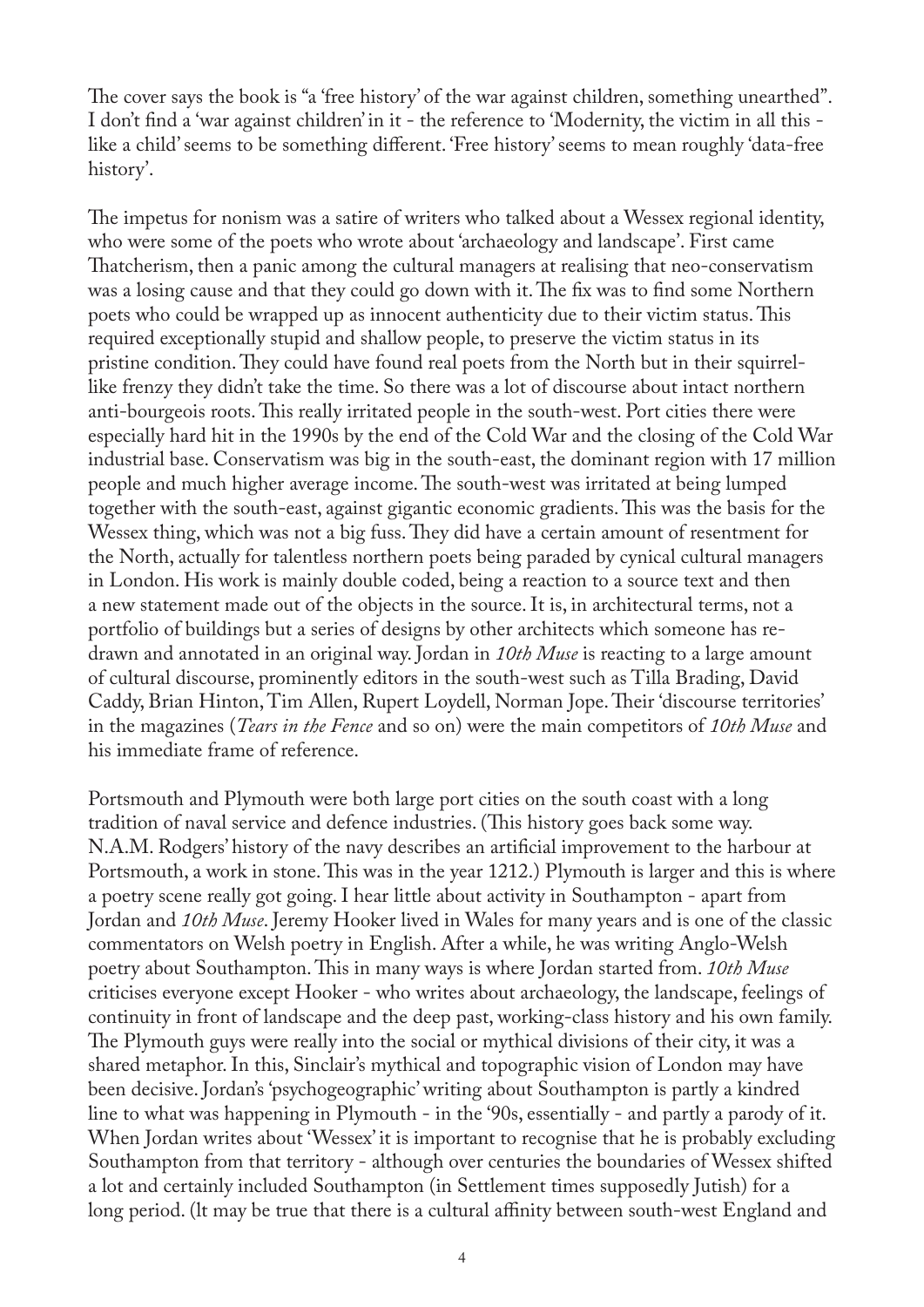Wales.) Jordan was reading magazines from the 'classic south-west' all the time but wasn't really part of it.

The most striking aspect of nonism was that Jordan was parodying the kind of poetry he himself wanted to write. Hooker was very close to the poetic archaeology that Jordan was satirising. This ambivalence has stuck to the nonist project, and its ability to capture forces of discontent, withdrawal, and rage, usually excluded from the uttered part of the poetry scene, has been more impressive than its ability to create a voice. The authenticity which was so offended at the outset is unable to return because the ambivalence is too pervasive.

*Hegemonick* is his most impressive poetic work. It has a homogeneous high finish, like a building made entirely from a single material. In this thoroughness of fabrication is the full realisation of themes he has been working with for twenty years. It comes integrally out of its own world and is freestanding from literary models or personal experiences - even from the people he is satirising. Yet it is not as mordant and subversive as the nonist prose, cast entirely as a parodic recoding of something he hates. The final validity of the critique is less impressive than the voltage of the intellectual process which takes place along the way. Here Jordan writes his 'cultural history' about the objects of the modern defence industry, on the Hampshire coast, as if they were megalithic masterpieces:

I was due north of the research facility now called QinetiQ.

The fort on Old Winchester Hill forms a high abutment overlooking the Meon Valley, a once Jutish buffer state between the West and South Saxons. Even then it was redundant, adrift amongst the chalk hills like an abandoned raft.

The view from the summit seems immense and the hill appears to be much higher than it does when looking up from below. Copses, farmsteads and the homes of rich settlers, the landscape around in perpetual motion, tossed on the waves, - and there is the curvature of the earth and the shifting of shadows as the sun moves.

I sat on a burial mound beside the triangulation pillar. I ate my sandwich. I drank my orange squash. (from 'A Walk in Hegemony ')

Jordan explains what the firm-name means: "According to QinetiQ the name can be broken down into three component parts: *Qi* represents the firm's energy, *net* its networking ability, and *iq* its intellect." However, it seems unlikely that potential purchasers of kinetic solutions have those notions in mind when looking at the QinetiQ product portfolio. According to David Kilcullen, a leading contemporary practitioner and theorist of counterinsurgency and counterterrorism, "Kinetic operations are about killing the enemy and breaking their stuff . . . " *Kinetic* seems to be like *ballistic* but extended to include the high-velocity qualities of the vehicles that move the launchers of projectiles and the flexibility of the intelligence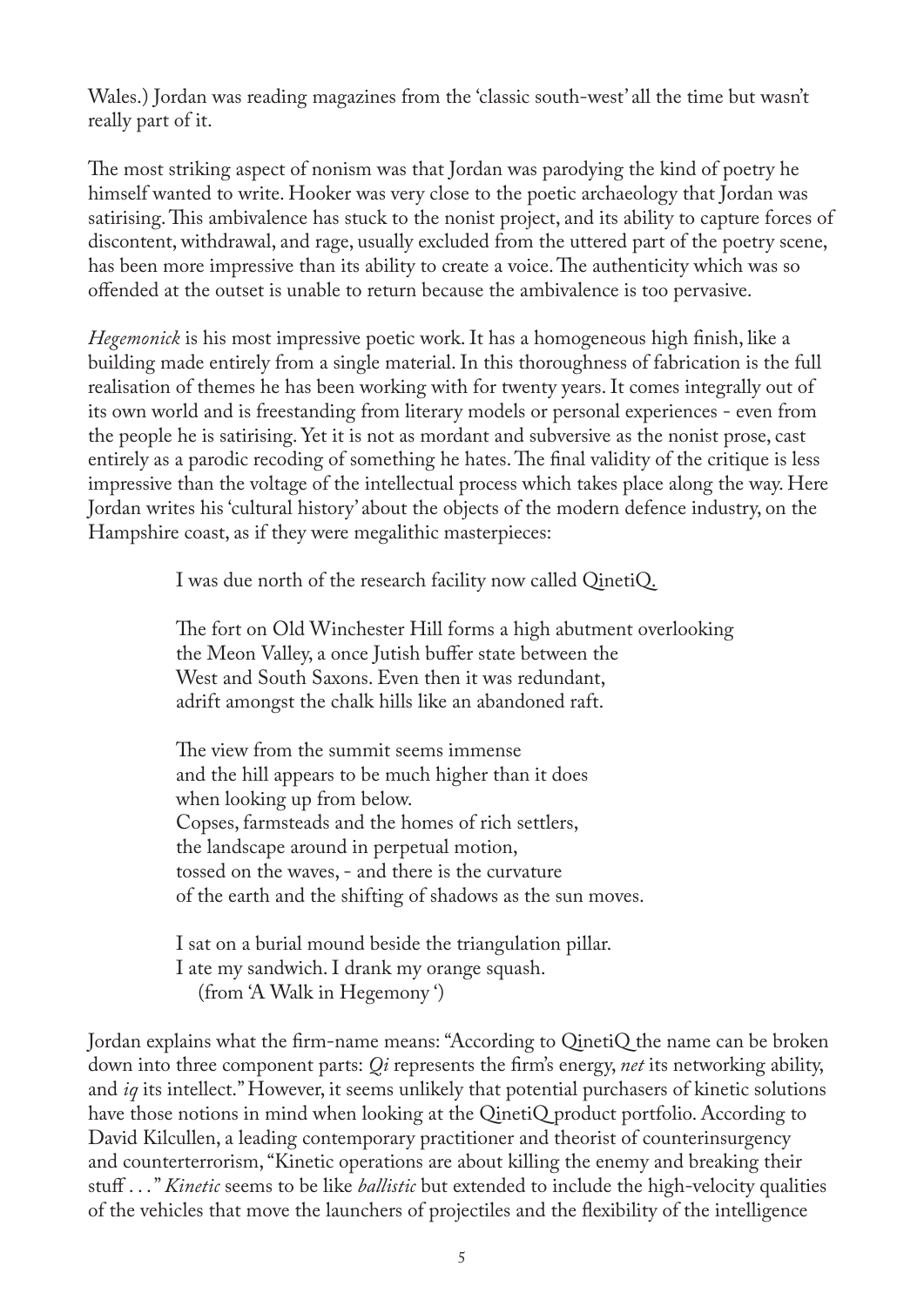that guides the obedient weapons. A ship carries a plane which carries a missile. It may also imply the projection of power - something else which covers vast distances and reacts at great speed. *Qi* is a Chinese word meaning 'breath' (hence oxygen, oxygenated bloodstream, energy, animating force), which in an older transcription came out as *ch'i* (as in Tai Ch'i).

"Even then it was redundant" is a reference to Hampshire naval bases and dockyards closing after the end of the Cold War. Jordan says: "There is a long history of weapons research on Portsdown Hill. It is a tradition continued to this day in compounds first enclosed during the Neolithic period. Many new or experimental weapons are based on prehistoric originals unearthed, it is said, from the very barrows upon which today's research facilities are located. What was once considered 'magical' is now merely 'state of the art'." The name Mintern comes from Patrick Wright's *The Village that Died for England*, an evocation of a particular part of Dorset built around the evacuation of the area in 1943 to serve as a tank exercise ground for rehearsing the invasion of north-west Europe, the storming of 'Festung Europa'. This was basic for Jordan but the linking of the military and the picturesque is pervasively present in earthworks like Maiden Castle and in castles - which for 19th and 20th century onlookers have a kind of visual beauty. To uncover the history of domination in these ancient features of the landscape justifies a version in which the undoing of power would liberate the great majority of individuals - a breakdown of something old, venerable, resistant and malign. This is almost a hippie philosophy. Jordan's sarcasm disguises hippie attitudes.

Start by deciding that the narratives of archaeology up to 1950 were largely the projections of the egos of the scholars putting the narratives together. It would follow that the central activity of archaeologists in the modern era is to uncover and critique the projective part of these narratives. It follows that the study of the ego and its narrative anatomy is a key activity of critical archaeologists. This is the founding assumption of Jordan's poetry, which simultaneously narrates and decomposes the fantasy projections. The poetry is bizarre in flavour but is continuous with a normal activity of most professional archaeologists, taking apart the emotional investments of older excavators in order to clean up and extract the retrievable parts of their write-ups:

> The psyche exists within affective walls. It has a single ditch and bank enclosing a rectangular precinct surrounding a circular timber structure which may have been roofed. The latter appeared to him in a dream as a series of three concentric V-shaped gullies, the innermost containing post holes. Two large post holes flanked an entrance on the eastern side. This is where the self lurks, holy mutant, craver, administerer of small things, an addict swayed by sentiments, stupidly vain host to thoughts, this dark interior.

The central area contained post holes and a pit in the middle, perhaps used for libations. ('Theory: the Self')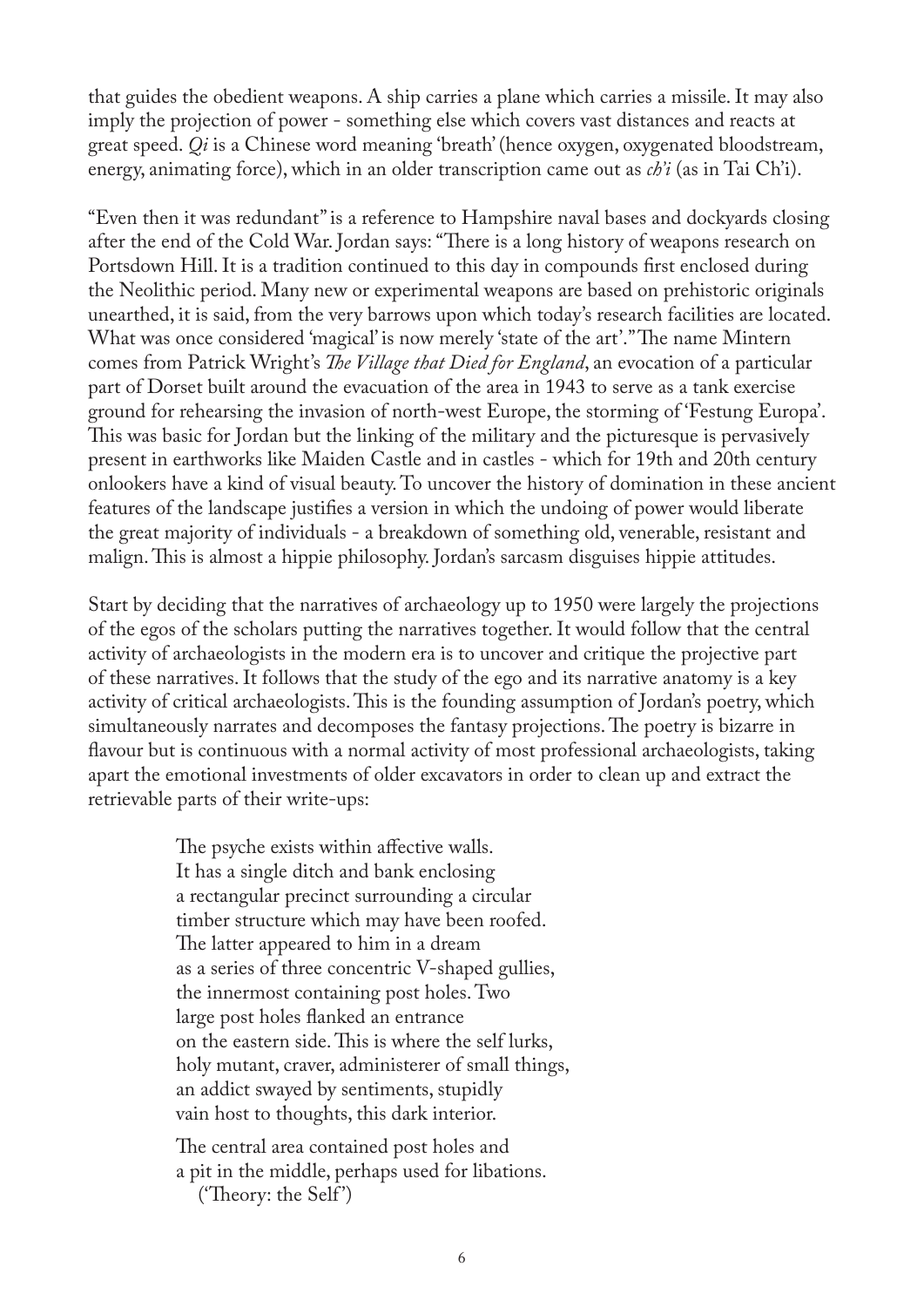With these fake narratives, Jordan is further into the 'post-modern' thing than most poets, is in fact completely captured by it. He wrote movingly in defence of the Tricorn Centre, which "was a Brutalist shopping, nightclub and car park complex in Portsmouth, Hampshire", sometimes regarded as the ugliest building in Europe. It was demolished in 2004. (Portsmouth is on the same near-landlocked body of water as Southampton but is the naval base.) He was defending working-class culture even including alienation, failed modernist authority fantasies, crassness and monotony. He has a sort of headless loyalty to the imposed culture. He wants to preserve the memory of alienation. The memory of wanting to be somewhere else. This is the shared past. Its memory can produce reflexive knowledge even in the dialectic form of a plan for preventing it from ever happening again.

(When Jordan refers to Stonehenge as 'brutalist' the word means undecorated concrete as a visual feature of buildings, held also to symbolise 'the look of modernity' in around 1964. It was first written down in 1952.) *Beton brut* is 'unpolished concrete' (left as rough-cast, without the casting seams being polished down) and 'brutalism' was a witty reference to that. People are even more infuriated by authoritarian claims that taste is arbitrary than by ugly concrete high-rises taking over their cities. "Taste is a matter of conditioning" means "I am going to ignore your wishes". What else could it mean? The comparison between the rugged and undecorated stone of Stonehenge and brutalist buildings has been made by other people than Jordan. The photograph of the Tricorn in Wikipedia shows a tower feature capped by a cube, which actually looks like one of the trilithons of Stonehenge. The Tricorn was called 'the Casbah' by its creators, after the old citadel of Algiers. (The Wikipedia article cites Andrew Jordan as one of its sources.)

In this emotional complex, he is unable to develop 'working class utterance' as a counterpoise to the bourgeois ideology of owning the past which he hates so much. Besotted by grievance, he is nonetheless expert at insulting people and giving them grievances. There is a paradox, in the land downstream of Berger, that you define any creation of symbols and impressive artistic objects as the projection of power and so as alienating. But because you define everything impressive and grand as oppressive, you cannot take on any culture at all. Only something wretched and inconsistent and meagre could possibly be 'authentic'. The gap between being prosperous and being evil has been elided. Economic success has been redefined as theft and artistic success has been redefined as propaganda for theft. How then can you engage in economic activity or in art? There is no way out and the more impressive *Hegemonick* becomes as a work of verbal art the more it falls prey to the ballistic weapons of nonist critique. Inside his project is a deep attraction to the patriotic and sentimental archaeology which at a conscious level he rejects.

Around the time I read *Hegemonick* I read in *Fortean Times* about the 'popular conspiracy symbology' of someone named Rik Clay. He was a conspiracist/musician who produced a whole theory of alien conspiracy in reaction to the announcement of the London Olympics in 2008, analysing the Olympic logo as a complete figuration of an alien plot - a sinister message lurking beneath the surface of something cuddly and commercial. He also visited Central America: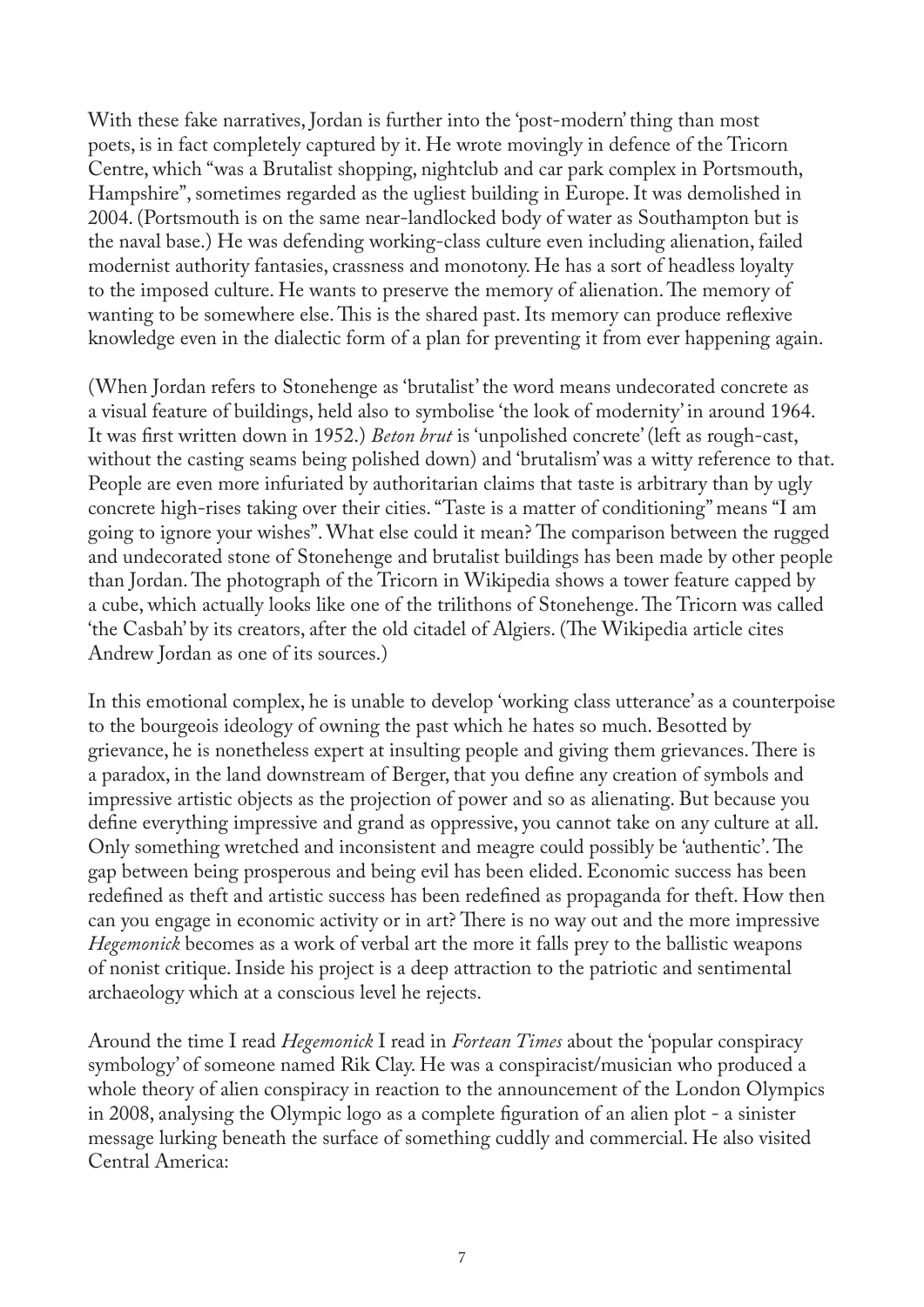>>So to conclude, a company using eye and pyramid symbolism, control and run these tall red masts which permeate the Yucatan Peninsula, the Mayan Riviera and maybe the whole of Mexico. A monopoly for sure. Without any doubt in my mind forces both terrestrial, extra-terrestrial and godly are at work. Time is drawing closer to the day when the capstone of the Great Pyramid will be laid and a grand plan, centuries in the making, will commence.<<

Clay saw a pattern in street names on the edges of the Olympics site in Stratford:

>>Temples Mills Lane. Temple Mills were water mills belonging to the Knights Templar - 'The Poor Fellow-Soldiers of Christ and of the Temple of Solomon'.<<

>>The Olympics 2012 site is situated between Leyton and Leytonestone. The 'Ley' found in their names originates from the term 'Ley lines'.<<

People found a hidden message in the 2007 design for the Olympic 2012 logo, involving a picture card in a card game, *Illuminatus: World Order*, and an episode of *The Simpsons*. This may not have been Clay. His style overlaps with Jordan's:

> >>The bender site, and the old yew tree in it, were the shortlived heart of Leytonstonia, decorated with a kerb-henge, a replica of Stonehenge made with kerbstones. (Some talked of the significance of the names Leyton and Leytonstone, of their relation to ley lines more generally, as though this might explain the energy of the protest sites. A brickhenge was made at Clarement Road, halfway between Leyton and Leytonstone.) The Olympics site lies in an area synonymous with mystical - metaphysical - earth energy.<<

(This energy would be called Qi.) (Leytonstonia was the 'free republic' of road-building protesters in the area in 1994. It was Claremont not Clarement.) Rik Clay took his life in 2008 and he took all his web stuff down in the weeks before that - possibly a loss of faith was connected to his collapse. (See also http://www.rikclayfoundation.org/rik-clay.html, published by his friends.) This project is extremely close to *Hegemonick*, whose process is close to a core of paranoia, damage, apocalyptic resentment, which is a genuine tendency in modern society. It records something outside itself - it is the myth of a real structure (a delusional one). It is genuinely populist. The part of the book which devises a part of the landscape as a 'realisation' of Mary Millington, a porn star of the 1970s ('Come Play With Me'), portrayed as a fertility symbol and avatar of 'the Mother Goddess' is equally populist. The loss of negativity in the realm of the rejecting? Paranoia is not exotic but at this stage in history it is populist. Conspiracy theory has no standing in academic institutions, it is not registered among their modules of knowledge which are legitimate and which confer legitimacy. Dan Brown and *The X Files* are not just super-popular but completely assimilated, ragged memories of them fuel a million websites. The paranoia weakens the text because it is unattractive, its relation to gnosis and to enlightenment is distinctly a mirror projection every value inverted even if every point is present in both patterns.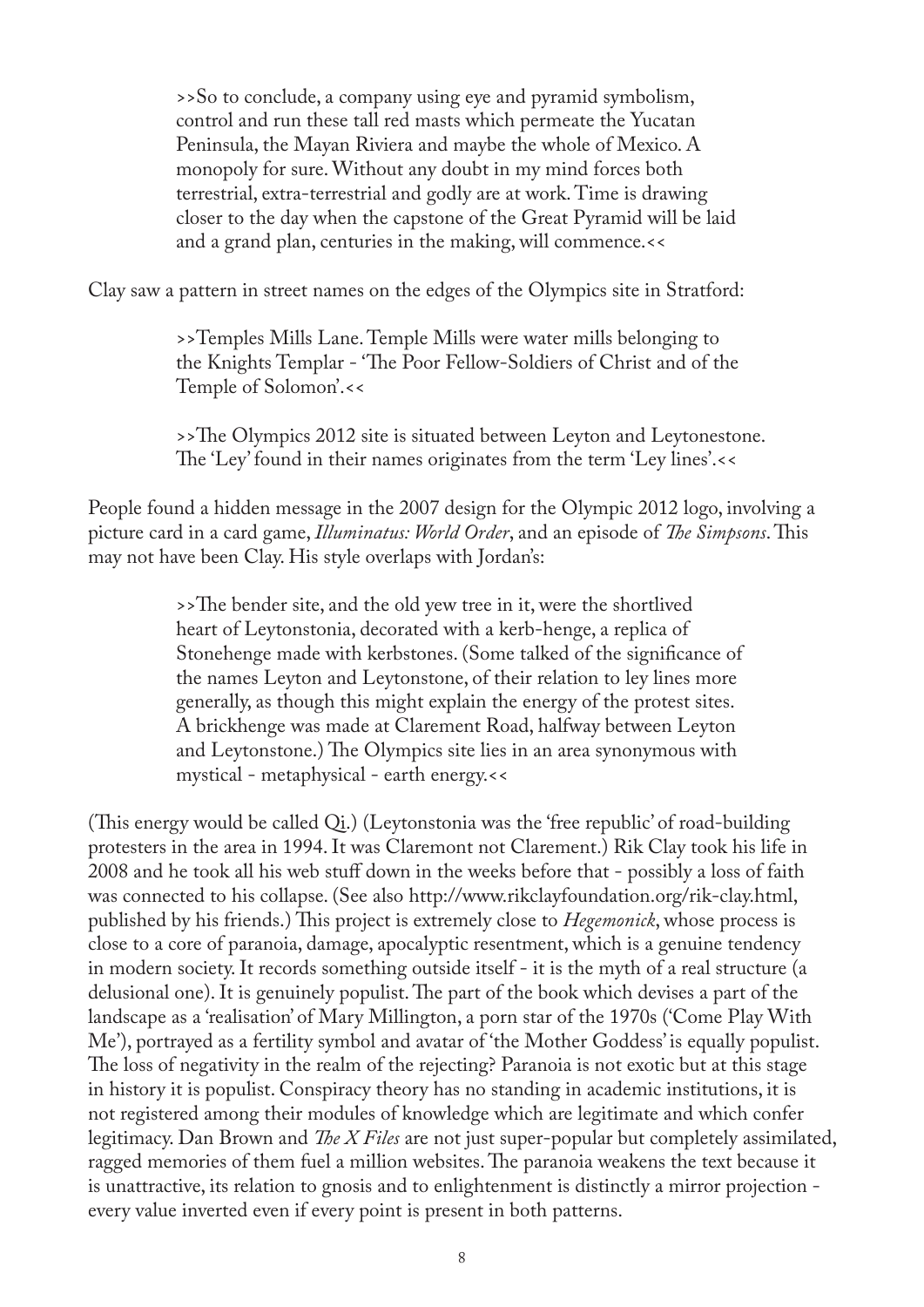Jordan approaches lain Sinclair, even, in channelling the desolate, the destitute, the illuminated. But the closer it gets the more desolate it gets and the stronger feelings of terror and simply disbelief grow in the reader.

Shape and analogy are the basis of magic (at least Western magic and its East Mediterranean sources) and both Clay and Jordan are preoccupied with unseen shapes detected in buildings or whole landscapes. The spelling *Hegemonick* can be related either to Magick or to l 7th-century radical tracts with the *-ick* spelling. The book credits it to a paragraph in a popularising work on vocabulary which quotes "aegemonie and sufferaintie". Magical practices are that other populist genre. Some regions of the websphere by now include a heady mix of radical post-Marxism, for example Situationism, and the occult. *Hegemon* in Greek means 'leader' or 'guide'. Mount lgumen, near Sarajevo, means 'Abbot's hill'. In political geography, hegemony over a territory implies authority over it, but not monopolistic and permanent sovereignty. The title refers in fact to a Marxist theory of hegemony (associated with Antonio Gramsci). This is the unspoken agreed and the rules which define the unspoken which is rejected (and which must not be spoken). It takes us to the heart of 'subjectless action'. Law puts rules into words but there is another class of rules which is never verbalised and which it is very difficult to bring into consciousness. Hegemony defines the domain of propositions which people will not even react to but simply act as if you hadn't said them. The action of writers might be to push the silent into consciousness. (This is a modern view of writing.)

It is a political notion but it must surely be applied to art as well - to the weave of shared symbolism which is the basis of art and which allows strangers to understand your personal creation. The weave is frayed and distressed by recent cultural processes. To speak seriously of 'hegemony' challenges the warm identification between writer and reader which is the attraction of poetry for so many readers. It launches a critique of participation.

The unspoken is above all beneficent and warm and the peaks of art occur where that warmth and togetherness reach a peak. Coldness is being outside the human weave, the light that pours out of human beings. The music of human behaviour has a boundary. Anywhere on the outside is cold and if you have ambivalence then you are always outside the music. Becoming something that light and warmth just bounce off. There is a geological power of resentment that shows in its landscape, the fall of its hills and rivers.

A point of departure for all of Jordan's work is John Berger and his 1967 TV series (later a book) *Ways of Seeing*. This redefines all art which shows beautiful places, things or people as display, and display as a behaviour of the bourgeois, and the bourgeoisie as inherently bad and dissimilar from everyone else. For Berger art is the projection of power, and of pleasure which he is happy to write off. Identification is something he feels no need to do. Even if the way he writes is quite unlike the way Berger writes, Berger's distrust of art is a stratum underlying the whole Jordan thing. For Jordan too the cold metallic feel of power spoils virtually all art and the association of art with power means that he rejects history. He is expert in the anatomy of egoism, how projection creates the meaning of symbols and the scenario of symbolic experiences. On every page he punctures these projections. It becomes very difficult for him to project values of his own. Berger too is someone whom light and warmth just bounce off. (The interaction between the critique of nationalist archaeology and this critique of non-Stalinist art is significant.)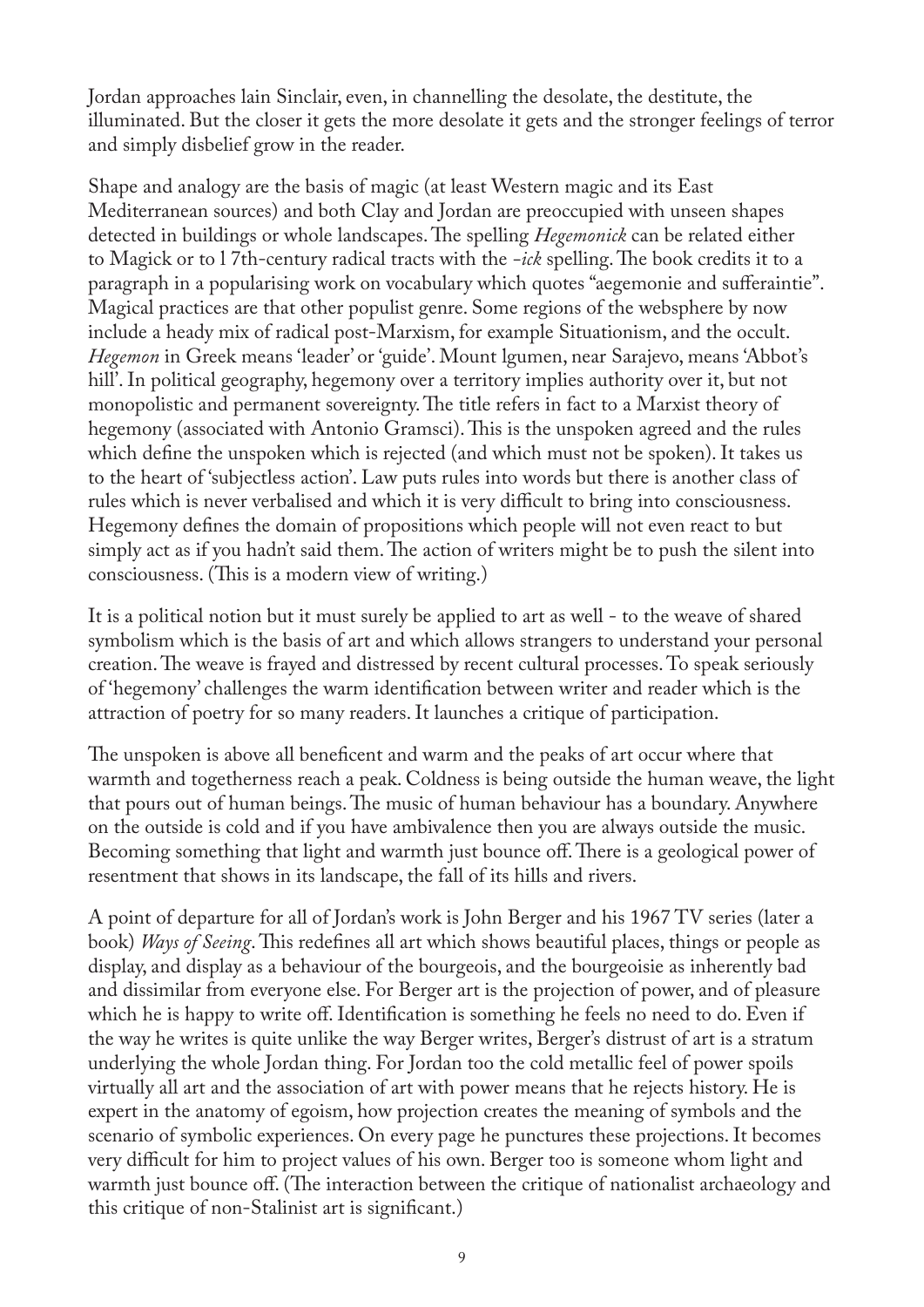If you accept that symbols are not solid objects and that projection is a basic human psychological act - basic at least for contented and vigorous human beings - then the critique both acquires universal validity and loses all validity. Why should the bourgeoisie not project their wishes into the symbolic realm? How can power be bad if powerlessness is so close to despair and destitution? Is any symbolic order free from ego projections? These are fundamental questions but it is arguable that Jordan has resolved them in too fundamental a way and has not allowed an organic quality to ripen in his work.

Jordan talking over Stonehenge is a kind of parody of the designed landscape, a soft flow of talk lapping over the silent objects. Imagine a BBC voice murmuring that Stonehenge offended a lot of people because it was too modern and its surfaces were rough and brutal. It is as if the surface of English life were a kind of guided tour, a series of views. We give ourselves to consumerist wandering, unable to pull out of this flow that soaks and leaks everywhere. Somehow the material environment, something which we originally can know by the senses alone, is covered with a facing of words and these words are basic to our consciousness. They are the English mythology, like the elaborate verbal structures of some tribe in Melanesia or Brazil. They are the organs of the collective.

Hegemony decides that 'to write in the terms of conspiracy theory is to acquire low prestige'. No individual decided this. It is not the outcome of a reasoned and controlled process. It is simply there, pervading every street and every room. (I should clarify that Jordan is not advancing a conspiracy theory in *Hegemonick* but devising a fictional one that he does not believe in.) If universally accepted, hegemonic values are not a conspiracy - but if you reject them, they become one. Both the dissident opinions repressed by the system, and the act of silencing, are silenced - this is the conspiratorial secret. Some widespread opinions are, I presume, correct.

The symbolic content of the best underground work is a feeling of a successful group intelligence, knowledge, idealism, feelings of freedom and an achievement about to be reached. This feeling was rather well founded, and is the reality on which the attraction of the high-flying language is based. As Jordan's position brings to light, the poets of the underground abandoned the radical critique of form, actually form/power relations, in order to write underground poetry which was beautiful, autonomous; which created warm feelings about each other, gave a sight of a life being led. They abandoned the critique which had originally led them into the wilderness and so their work is a ripe subject for a new stage of that critique. A prolonged education has become a form of wealth and defined them as a new bourgeoisie. In this context of prosperity, there are anomalous individuals without prosperity, and they own the original critique more thoroughly than the others. Their forward dynamic is unimpaired - at the same time that their feelings of ambivalence and resentment permeate their work. At this point it would seem that unhappiness is authenticity - but when turned into verbal art it is not attractive and so its dynamic energies, its ability to mobilise masses of people, are restricted.

People did not drop out in order to be unhappy. The status of the Underground as an 'imagined village' where everybody knows each other has brought about stability - and compromised the forward dynamic written into its charter. This describes, at least vaguely, the role of the malcontent. No-one is more malcontent than Jordan. And it describes also